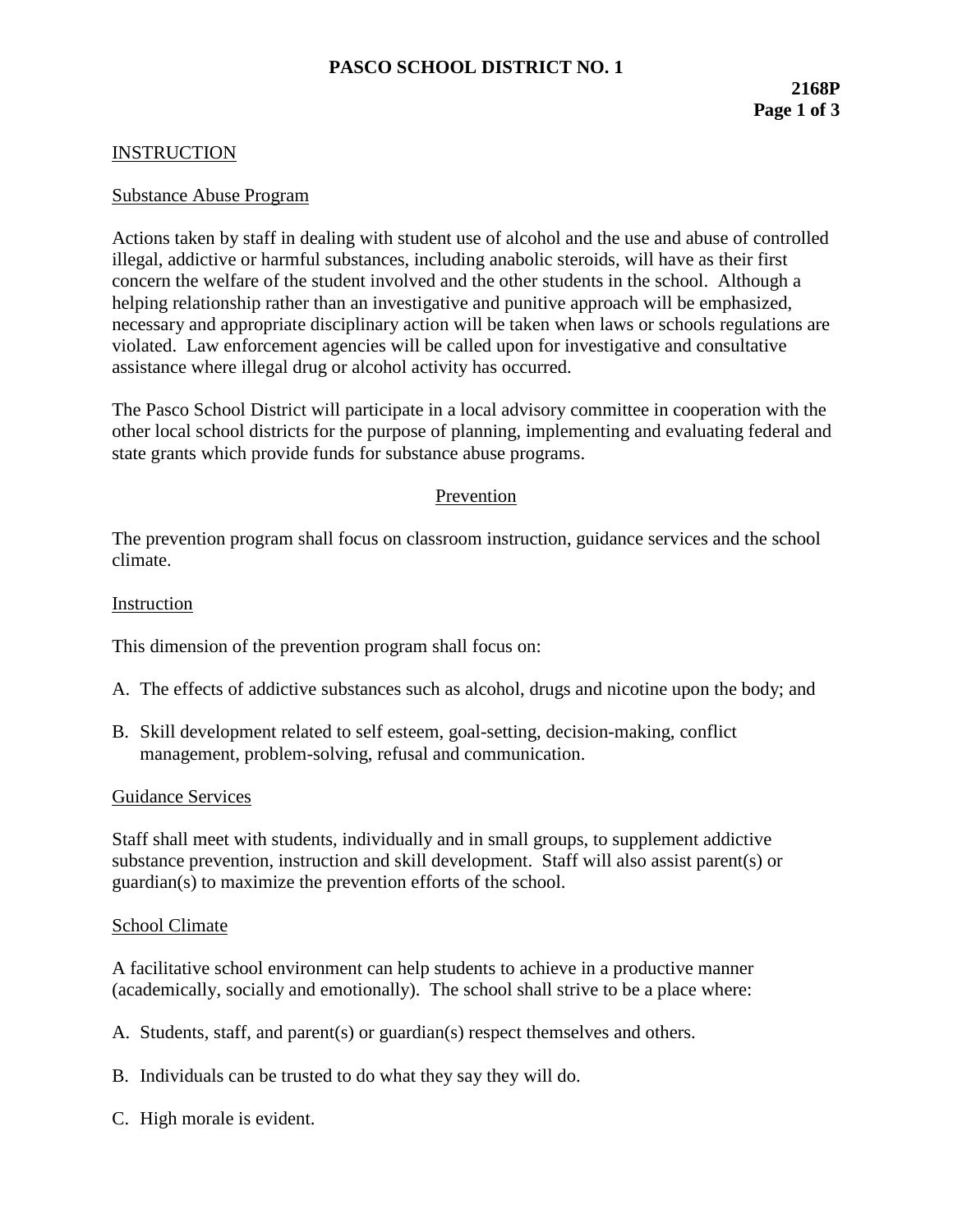- D. Each person feels that he or she has a voice in the decisions that affect him or her.
- E. All feel that they are continuing to learn and grow.
- F. All value diversity and accept it as an opportunity for growth and development.
- G. All possess a "sense of belonging."
- H. All feel that they can make a difference to someone else.
- I. High moral standards and values are evident.

To this end, the school will encourage the formation of "natural helper," Student Assistance Teams and any education and/or prevention promotions that increase the awareness of the effects of substances. Student support groups shall assist students concerned about their own substance abuse, students living in families suffering from substance abuse, and students concerned about the substance abuse of someone else.

# Intervention

The goal of the intervention program shall be to eliminate use of alcohol and the use and abuse of controlled, illegal, addictive or harmful substances, including anabolic steroids, by students. Ongoing inservice will be provided for faculty and staff. Important aspects of inservice training will include dimensions of the family illness and dynamics of the addiction process; enabling behaviors; intervention techniques; children in chemically dependent families; student experimentation, abuse and dependency; parental involvement and community resources; prevention issues and strategies; treatment and aftercare support; and implementation of the program into the classroom/building.

Staff roles for the intervention program are as follows:

A. Administrators, counselors, selected staff and nurse meet on a regular basis for the purpose of identifying any student(s) who may be in need of assistance. Counselors shall include substance abuse intervention counselors who are hired to assist the district in implementing substance abuse programs. Such staff shall be sensitive to identifying symptoms of substance abuse.

Suspected student(s) shall be referred to the Student Assistance Team consisting of staff members who have exhibited a strong interest in attending to the needs of such students and who have received specialized training in substance abuse dependency.

B. The Student Assistance Team will meet regularly to review referrals; confer with students and, if warranted, counselors, administrators and/or parent(s) or guardian(s); collect data; make recommendations for services; and maintain a confidential system of recordkeeping. Parent(s) or guardian(s) will be involved before any action is taken.